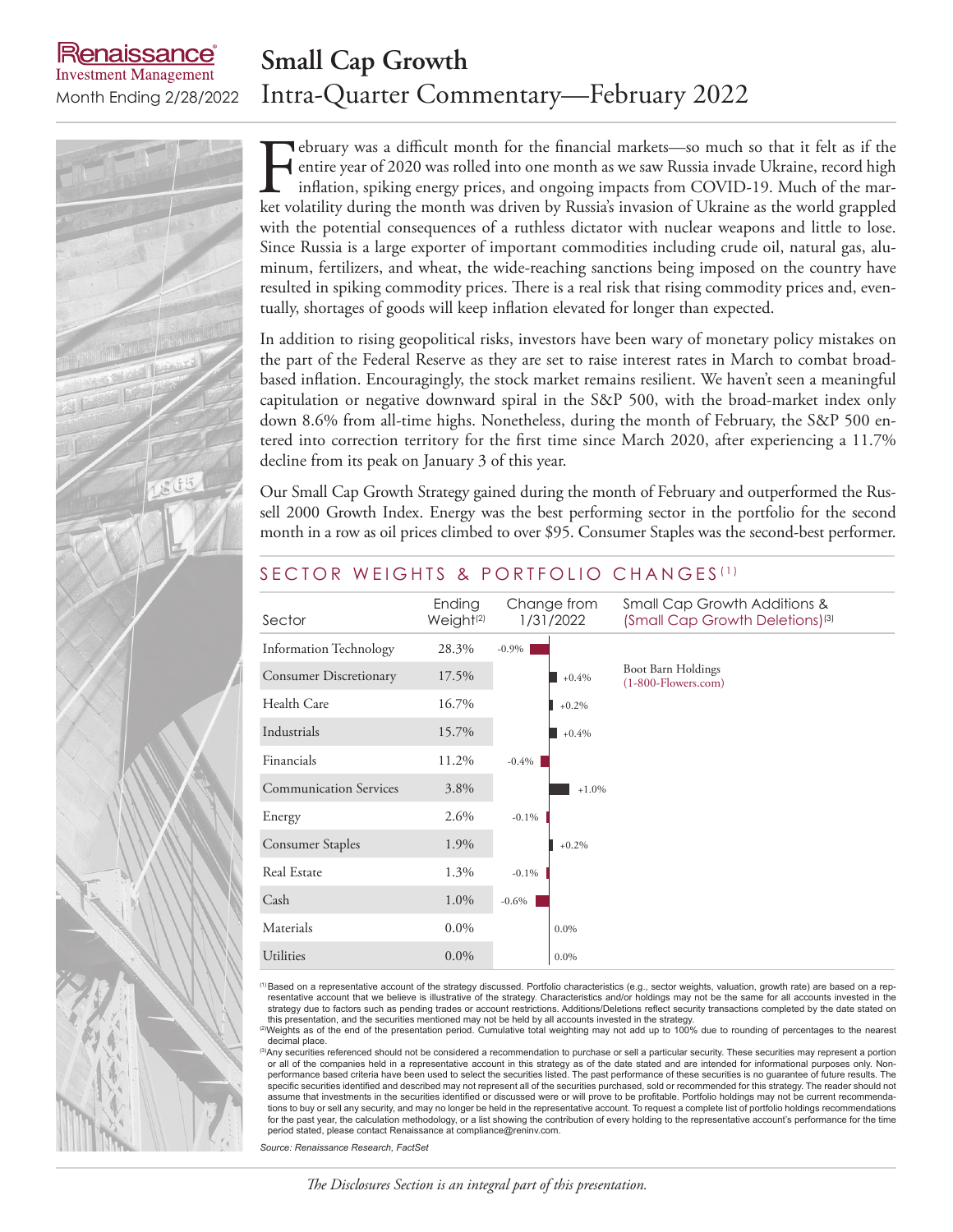### lenaissance **Investment Management**

# **Small Cap Growth** Month Ending 2/28/2022 Intra-Quarter Commentary—February 2022



#### CONTRIBUTORS TO RETURN (1)(2)

| <b>Ticker</b> | Company Name                              | Average Weight <sup>(3)</sup> | Contribution to Return |
|---------------|-------------------------------------------|-------------------------------|------------------------|
|               | TOP FIVE CONTRIBUTORS—SMALL CAP GROWTH    |                               |                        |
| CARG          | CarGurus                                  | 2.07%                         | 0.99%                  |
| AMPH          | Amphastar Pharmaceuticals                 | 2.31%                         | $0.44\%$               |
| EVRI          | Everi Holdings                            | 2.33%                         | 0.39%                  |
| STRL          | <b>Sterling Construction Company</b>      | 2.31%                         | 0.33%                  |
| AMED          | Amedisys                                  | 1.55%                         | 0.29%                  |
|               | BOTTOM FIVE CONTRIBUTORS-SMALL CAP GROWTH |                               |                        |

| <b>SITM</b> | <b>SiTime</b>    | 2.90% | $-0.46%$  |
|-------------|------------------|-------|-----------|
| OMCL        | Omnicell         | 2.08% | $-0.32\%$ |
| <b>MEDP</b> | Medpace Holdings | 1.68% | $-0.25%$  |
| <b>ECOM</b> | ChannelAdvisor   | 1.42% | $-0.23\%$ |
| <b>BLD</b>  | TopBuild         | 2.12% | $-0.19%$  |

(1)Based on a representative account of the strategy discussed. Portfolio characteristics (e.g., sector weights, valuation, growth rate) are based on a representative account that we believe is illustrative of the strategy. Characteristics and/or holdings may not be the same for all accounts invested in the strategy

due to factors such as pending trades or account restrictions.<br><sup>③</sup>The securities listed should not be considered a recommendation to purchase or sell a particular security. These securities represent the top five and bottom five contributors by weight to the performance of a representative account in this strategy, excluding spinoffs, as of the date stated and are intended for informational purposes only. The past performance of these securities is no guarantee of future results. The specific securities identified and described<br>may not represent all of the securities purchased, sold or recom identified or discussed were or will prove to be profitable. Portfolio holdings may not be current recommendations to buy or sell a security and may no longer be held in the representative account. To request a complete list of portfolio holdings recommendations for the past year, the calculation methodology, or a list showing the contribution of every holding to the representative account's performance for the time period stated, please contact Renaissance at compliance@reninv.com.

(2)Average weights over the presentation period.

*Source: Renaissance Research, FactSet*

The worst performing sectors were Utilities and Real Estate. The relative outperformance of our Small Cap Growth Strategy was led by stock selection in the Communication Services and Health Care sectors. Detracting the most from relative performance was stock selection in Energy and our zero weight in Materials.

Our top contributor during the month was **CarGurus** (CARG), as the company reported that revenues for the fourth quarter were 20% higher than expectations. The company's dealer-todealer and "Instant Max Cash Offer" revenues have shown strong momentum and are expected to remain robust in 2022, driving revenue estimates for the year materially higher. We believe the company is well positioned for sustainable growth due to its leadership position with car dealers and proven ability to generate returns for its customers.

Detracting the most from performance was **SiTime** (SITM), the technology leader in timing solutions for electronics. For 2022, management increased their revenue growth target to at least 35% growth from 30%. However, the company is expecting higher supply input costs that will cause headwinds to gross margins in the first half of the year. This has somewhat dampened the outlook for the company, but we still see excellent revenue opportunities with above-industry margins and remain holders of the stock.

During the month, we added a new position in **Boot Barn Holdings** (BOOT), a lifestyle retailer of western and work-related footwear, apparel, and accessories, that operates 289 stores in 37 states.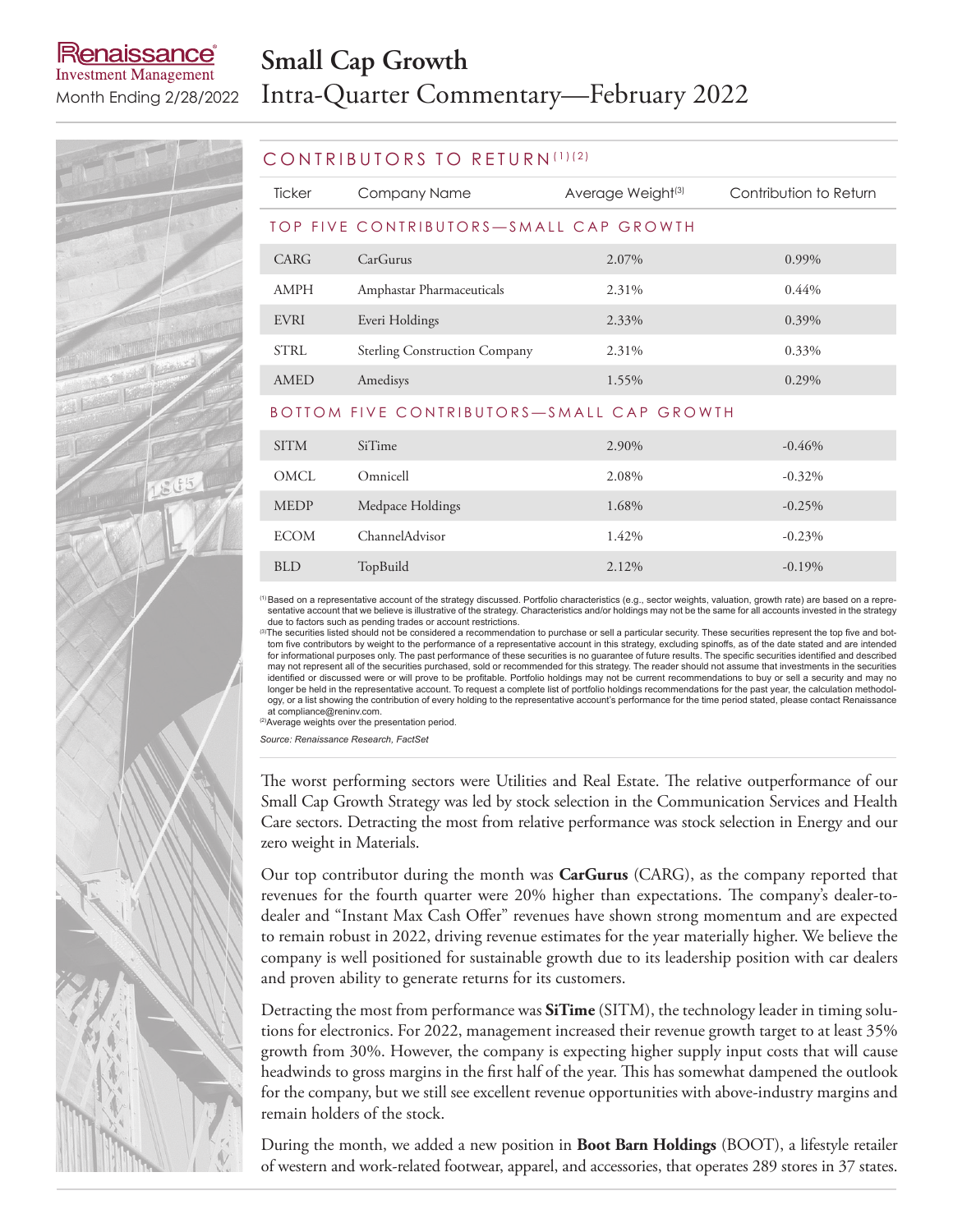### enaissance **Investment Management**

## **Small Cap Growth** Month Ending 2/28/2022 Intra-Quarter Commentary—February 2022



The company carries an assortment of denim, western shirts, cowboy hats, belts and belt buckles, western-style jewelry, and accessories. In addition, the retailer's work assortment includes rugged footwear, outerwear, overalls, denim, and shirts. Boot Barn was able to grow throughout the pandemic as it was classified as an essential business and its stores remained open. As many other retailers were closed, this allowed Boot Barn to acquire new customers. Moreover, its stores have pivoted somewhat from purely western-style offerings to styles that appeal to country-style and fashionfocused shoppers. The company plans to increase its store base by 10% annually and expand its offering of exclusive brands that have meaningfully higher margins. After a pull back in the stock since the beginning of the year, we believe the valuation is attractive.

As an offset, we exited our position in **1-800-Flowers.com** (FLWS) as the company's margins are being pressured on multiple fronts including higher shipping, labor, and marketing costs.

### D ISCLOSURES

The opinions stated in this presentation are those of Renaissance as of February 8, 2022 and are subject to change at any time due to changes in market or economic conditions.

#### GICS ® SECTOR INFORMATION

Sector Listing according to MSCI and S&P Dow Jones data: MSCI and S&P Dow Jones do not make any express or implied warranties or representations and shall have no liability whatsoever with respect to any GICS data contained herein.

#### **P E R F O R M A N C E**

If Renaissance or benchmark performance is shown, it represents historically achieved results, and is no guarantee of future performance. All performance is shown in U.S. dollars unless otherwise stated. Future investments may be made under materially different economic conditions, in different securities and using different investment strategies and these differences may have a significant effect on the results portrayed. Each of these material market or economic conditions may or may not be repeated. Therefore, there may be sharp differences between the benchmark or Renaissance performance shown and the actual performance results achieved by any particular client. Benchmark results are shown for comparison purposes only. The benchmark presented represents unmanaged portfolios whose characteristics differ from the composite portfolios; however, they tend to represent the investment environment existing during the time periods shown. The benchmark cannot be invested in directly. The returns of the benchmark do not include any transaction costs, management fees or other costs. The holdings of the client portfolios in our composites may differ significantly from the securities that comprise the benchmark shown. The benchmark has been selected to represent what Renaissance believes is an appropriate benchmark with which to compare the composite performance.

The value of an investment may fall as well as rise. Please note that different types of investments involve varying degrees of risk and there can be no assurance that any specific investment will either be suitable or profitable for a client or prospective client's investment portfolio. Investor principal is not guaranteed and investors may not receive the full amount of their investment at the time of sale if asset values have fallen. No assurance can be given that an investor will not lose invested capital. Consultants supplied with these performance results are advised to use this data in accordance with SEC guidelines. The actual performance achieved by a client portfolio may be affected by a variety of factors, including the initial balance of the account, the timing and amount of any additions to or withdrawals from the portfolio, changes made to the account to reflect the specific investment needs or preferences of the client, durations and timing of participation as a RIM client, and a client portfolio's risk tolerance, investment objectives, and investment time horizon. All investments carry a certain degree of risk, including the loss of principal and are not guaranteed by the U.S. government.

#### REFERENCED INDICES

*(Indices are unmanaged and are not available for direct investment.)*

**Russell 2000 Growth Index—**The Russell 2000 Growth Index is composed of the smallest 2,000 of the 3,000 largest U.S. companies based on total market capitalization with higher price-to-book ratios and higher forecast growth values.

**S&P 500 Index**—The S&P 500 Stock Index is a market capitalization weighted index and consists of 500 stocks chosen for market size, liquidity and industry group representation.

#### RUSSELL DATA

FTSE Russell is the source and owner of the trademarks, service marks and copyrights related to the Russell Indexes. Russell® is a trademark of FTSE Russell. This presentation may contain confidential information and unauthorized use, disclosure, copying, dissemination or redistribution is strictly prohibited. This is a presentation of Renaissance Investment Management. FTSE Russell is not responsible for the formatting or configuration of this material or for any inaccuracy in Renaissance's presentation thereof.